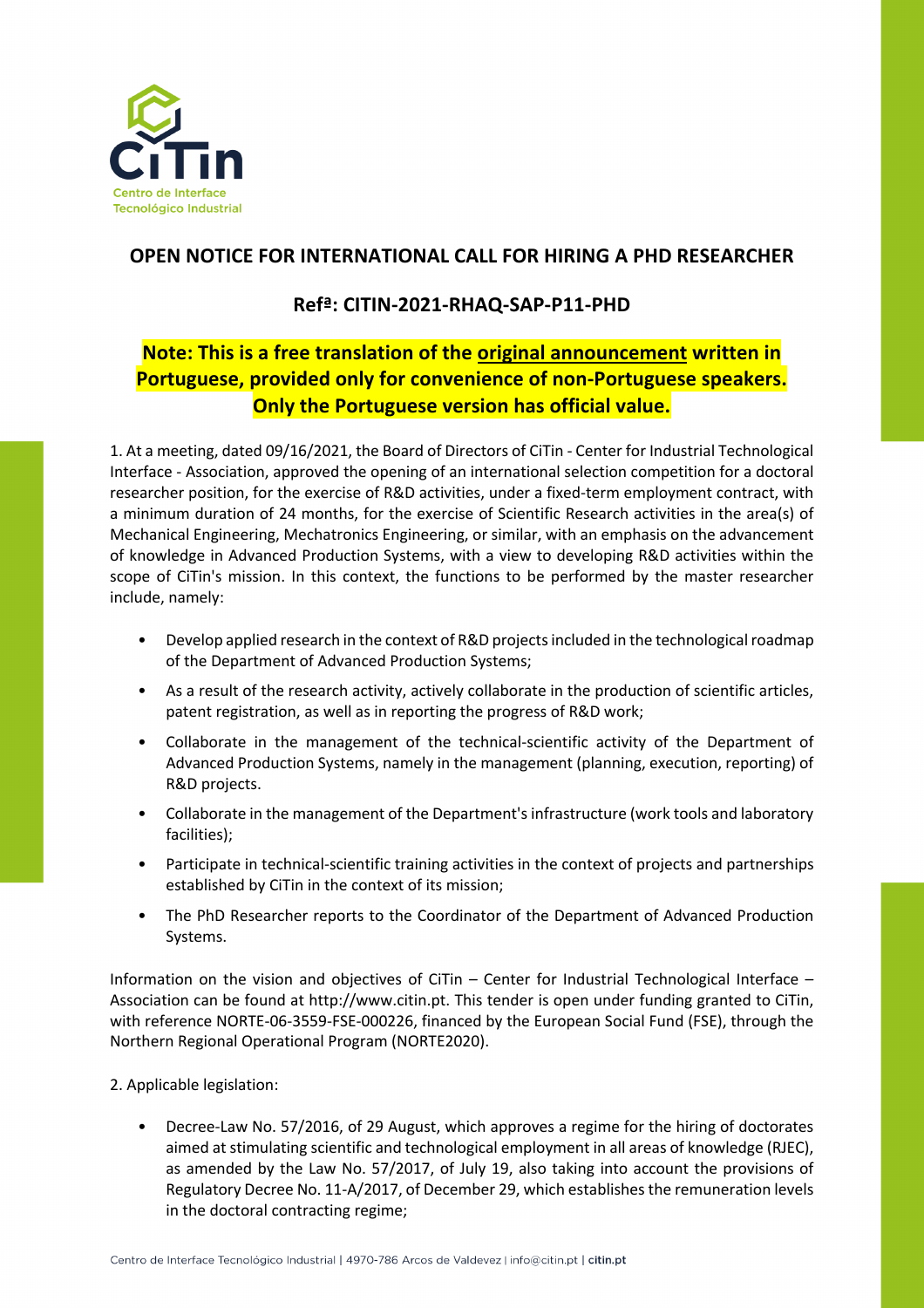

• Labor Code, approved by Law No. 7/2009, of February 12, in its current wording

3. In accordance with the provisions of article 13 of the RJEC, the jury of the tender procedure is composed as follows:

- President: Prof. Doctor Sérgio Ivan Fernandes Lopes, Adjunct Professor at the School of Technology and Management of the Polytechnic Institute of Viana do Castelo and Director General of CiTin,
- Member: Prof. Doctor César Miguel Almeida Vasques, Adjunct Professor at the School of Technology and Management of the Polytechnic Institute of Viana do Castelo,
- Member: Doctor Cristiano de Jesus, Researcher at Centro Algoritmi, School of Engineering, Department of Production and Systems, University of Minho,
- Substitute Member: Prof. Doctor Pedro Miguel do Vale Moreira, Coordinating Professor at the School of Technology and Management of the Polytechnic Institute of Viana do Castelo and Director of the School of Technology and Management of the Polytechnic Institute of Viana do Castelo.

4. The workplace is located at CiTin, Passos – Guilhadeses, 4970-786 Arcos de Valdevez, notwithstanding that the provision of work may also take place in other facilities related to the activity of CiTin, or indicated by it.

5. Pursuant to the provisions of article 2 of Regulatory Decree no. 11-A/2017, of 29 December, the monthly remuneration to be awarded to the contract to be signed under this tender procedure is €2,547.89, corresponding to level 41 of the Single Remuneration Table, approved by Ordinance No. 1553-C/2008, of December 31, in its updated version.

6.

6.1. This competition is governed by Decree Law No. 57/2016 of 29 August, in its current wording, which approved the regime for hiring doctorates with a view to stimulating scientific and technological employment in all areas of knowledge.

6.2. The opening of this tender procedure is intended for the selection of a doctoral researcher's post to carry out Scientific Research activities under an employment contract with an uncertain term of office under the Labor Code, approved by Law no. º 7/2009 of 12 February in its current wording, with a minimum duration of 24 months, as explained in paragraph h) of point 6 of Notice No. NORTE-59- 2020-18 - RHAQ.

6.3. The fixed term contract has a maximum duration of 36 months. The termination or completion of the project, financing or tasks for which the worker was hired, described in point 1 of this notice, will determine the expiry of the contract, which will operate in accordance with the provisions of paragraph 1 of the article 345 of the Labor Code: "The employment contract for an uncertain term expires when, foreseeing the occurrence of the term, the employer communicates the termination of the same to the employee, at least seven, 30 or 60 days in advance as the contract has lasted up to six months, from six months to two years or longer."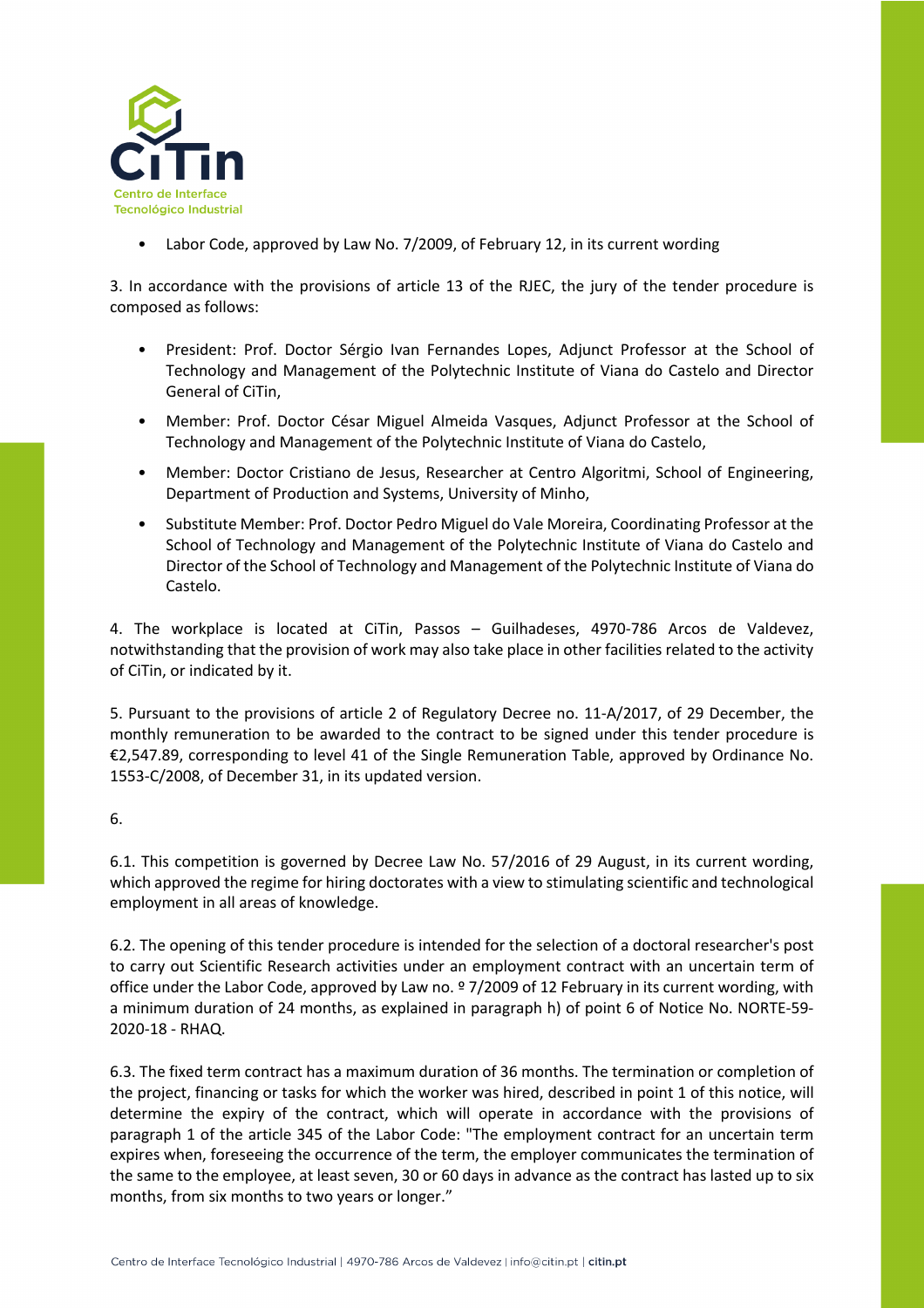

7. National, foreign and stateless persons who hold a doctoral degree, in a field of knowledge or specialty that cover the scientific area(s) may be opposed to the tender procedure. of Mechanical Engineering, Mechatronics Engineering, Advanced Production Systems, or related scientific area, as well as those to whom, under the terms of Decree-Law No. 66/2018, of August 16, regulated by Ordinance No. 33/ 2019, of January 25th, as amended by Ordinance No. 43/2020, of February 14th, the full rights inherent to the title of Doctor were recognized and they are also holders of a scientific and professional curriculum that reveals a adequate profile for the activity to be developed.

7.1. If you are not a native speaker of the Portuguese language, hold the language skills at level C1 of the Common European Framework of Reference for Languages (CEFR).

7.2. If you are not a native English speaker, have language skills at level C1 of the Common European Framework of Reference for Languages (CEFR).

8. Formalization of applications:

8.1. Applications must be addressed to the Chairman of the Board of Directors of CiTin and sent by email to **recrutamento@citin.pt**, including, in the subject, the identification of this notice and, in the body, the full name, affiliation, number and date ID card, Citizen Card, or civil identification number, tax identification number, date and place of birth, marital status, profession, residence and contact address, including email address and telephone number.

Recognition of the Doctor's degree must be obtained by the end of the period granted for the conclusion of the contract, if the candidate or a candidate in an eligible place has obtained a Doctor's degree abroad.

8.2. The application is accompanied by documents proving the conditions provided for in point 7 for admission to this tender procedure, namely:

- Letter of interest;
- Copy of certificate or diploma;
- Detailed curriculum vitae structured in accordance with the items in point 14, and the works that the candidate considers most relevant for each of the items in point 14 must be marked, with a copy attached;
- Self-assessment of language skills (Portuguese and English) according to the Common European Framework of Reference for Languages (CEFR).
- Other documents that the candidate justifies being relevant for the analysis of his/her application.

8.3 Candidates submit the application and the documents referred to in 8.1 and 8.2, in PDF format, by e-mail, by e-mail to **recrutamento@citin.pt**, until the last day of the opening of the tender procedure, which is fixed in 10 working days after the publication of this Notice. A candidate, based on the impossibility or excessive burden of sending by email any of the documents referred to in 8.1 and 8.2, may deliver them in physical format, respecting the aforementioned date, by registered mail with notice of reception at the postal address "CiTin – Center for Technological and Industrial Interface, InCubo, Passos – Guilhadeses, 4970-786 Arcos de Valdevez, Portugal" or by hand at the same address.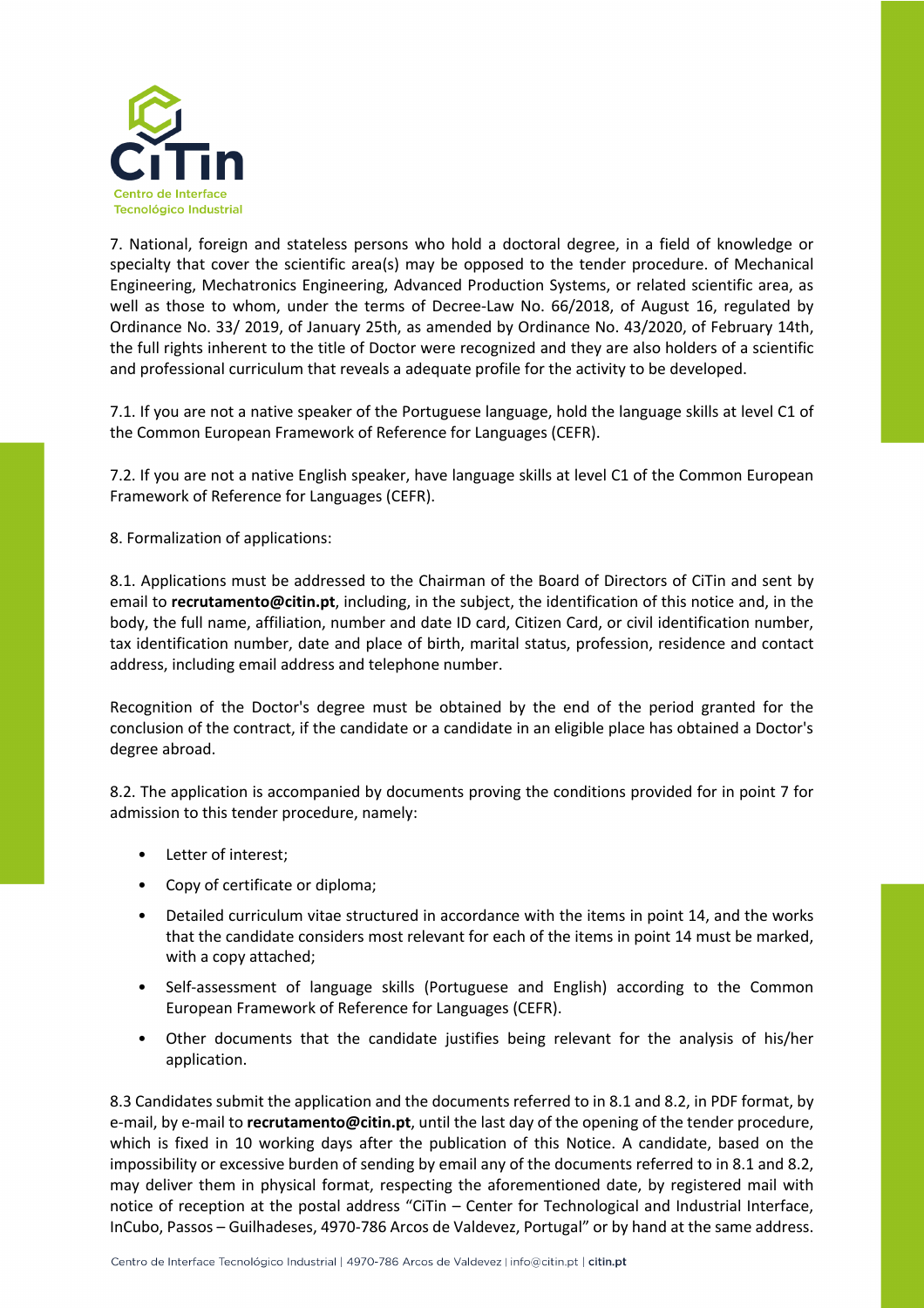

If the candidate's justification for submitting documents only in physical format is not accepted, the President of the Jury gives him an additional period of 5 working days to present them also in digital format.

8.4 The application and documents may be presented in Portuguese or English, although the President of the Jury, if a member who does not speak Portuguese, requires the candidate to proceed within a reasonable period of time. the translation into English of a document previously presented by you in Portuguese.

9. By decision of the Chairman of the Board of Directors of CiTin, candidates who do not comply with the provisions of point 8 are not admitted to the competitive process, and candidates who do not present the application, or do not deliver all the documents referred to in sub-paragraphs a) to c) of point 8.2, or present them illegible, incorrectly filled in, or invalid. It also has the power to require any candidate, in case of doubt and for the purposes of admission to proceed.

10. Approval on absolute merit:

10.1 The Jury will deliberate on its approval or rejection on absolute merit, by justified roll call vote where no abstentions are allowed.

10.2 The candidate who obtains a favorable vote from more than half of the voting jury members is considered approved in absolute merit.

10.3 Candidates who have a relevant scientific and curricular background for the scientific area(s) of the tender procedure and taking into account their adequacy to the identified weighting criteria will be approved on absolute merit on 14.

10.4 The unfavorable vote to the approval on absolute merit may also be based on failure to comply with the following circumstance:

a) the candidate's résumé is clearly insufficient and out of step with the scientific area(s), suffering from serious inaccuracies or not being supported by the candidate's previous work.

11. Pursuant to article 5 of the RJEC, selection is carried out by evaluating the scientific and curricular path of the candidates.

12. The evaluation of the scientific and curricular path focuses on relevance, quality and timeliness:

a) Scientific, technological, academic and cultural or artistic production of the last five years considered most relevant by the candidate;

b) Applied or practice-based research activities carried out in the last five years and considered to have the greatest impact by the candidate;

c) The activities of extension and dissemination of knowledge developed in the last five years, namely in the context of promoting culture and scientific practices, considered of greatest relevance by the candidate;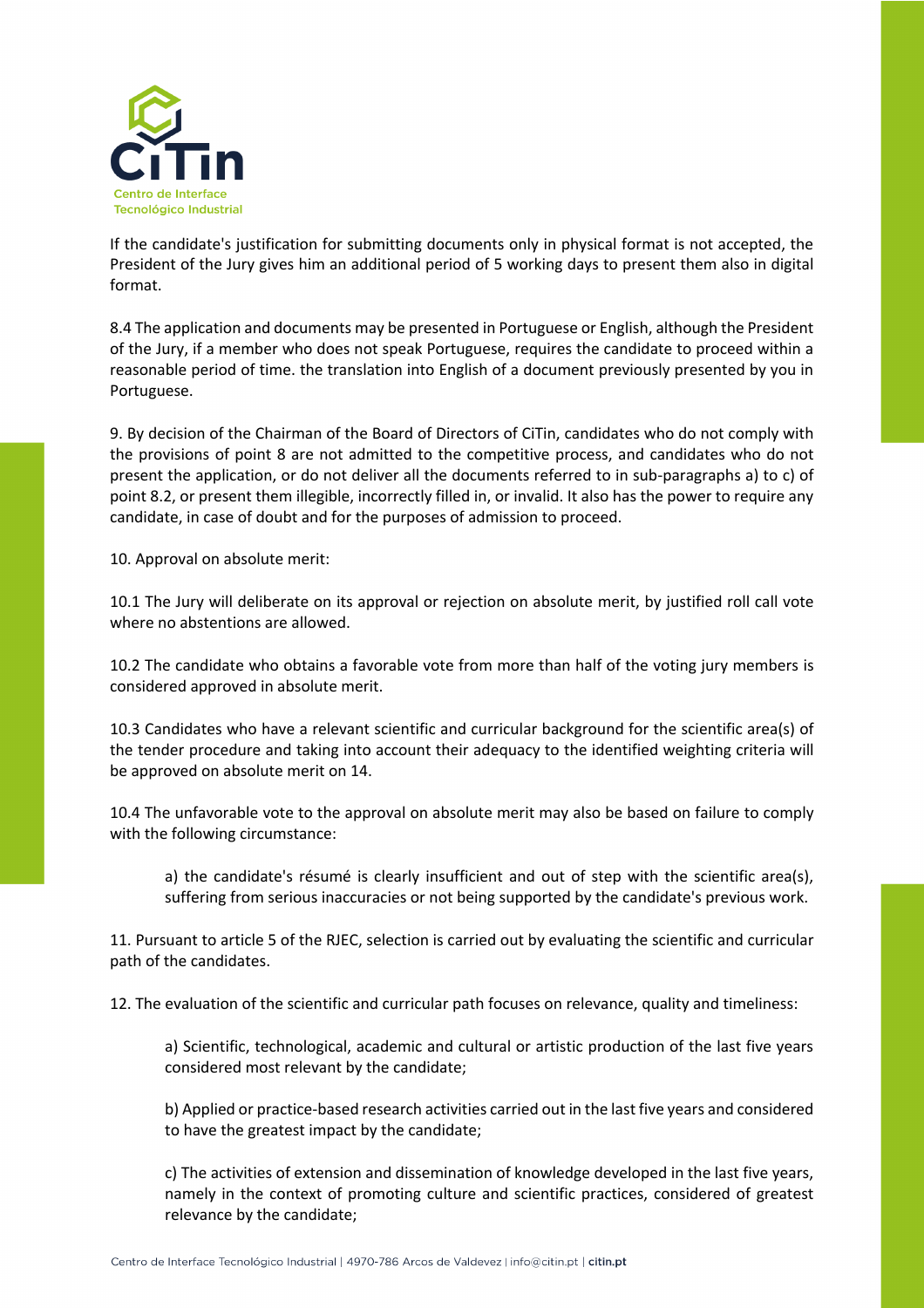

d) Management activities of science, technology and innovation programmes, or experience in the observation and monitoring of the scientific and technological system or higher education, in Portugal or abroad.

13. The period of five years referred to in the previous number may be increased by the jury, at the request of the candidate, when based on suspension of scientific activity for socially protected reasons, namely, for reasons of parental leave, prolonged serious illness, and other situations of unavailability for work that are legally protected.

14. The selection of the doctorate/to be hired will be made by evaluating the scientific-pedagogical and curricular path of the candidates, focusing on the relevance, quality, timeliness and suitability of this path to the functions to be performed, considering the last five years of activity , according to the following evaluation criteria and weightings:

a) Quality of scientific production considered most relevant by the candidate, and relevant to the functions to be performed (30%);

b) Quality of results achieved in the context of applied research activities, namely in the development of patents and innovative technologies (i.e., new production processes, new products, etc.) (30%);

c) Participation in leading R&D projects and proven experience in leading the respective teams (20%);

d) Participation in applied R&D projects, focusing on the development of Advanced Production Systems (20%);

15. The jury can decide to select up to 3 candidates who will be called to carry out a session to present the results of their investigation, following which the jury members must stimulate an open debate about its content and innovative character. This presentation session is not a selection method and is not classified, merely aiming to obtain clarifications or explanations of elements contained in the candidates' CVs.

16. The Jury, whenever deemed necessary, may request the candidate to present additional documents proving the candidate's statements, which are relevant for the analysis and classification of his/her candidacy.

17. Classification of candidates:

17.1. Each member of the jury assigned a classification to each of the candidates in each evaluation criterion, on a scale from 0 to 100 points, proceeding to the ordering of the candidates according to the respective final classification constituted by the summation of the partial classifications attributed in each evaluation criterion, and taking into account the weight attributed to each parameter.

17.2. Candidates are ranked by applying the successive voting method.

17.3. The jury deliberates by an absolute majority, abstentions not being allowed.